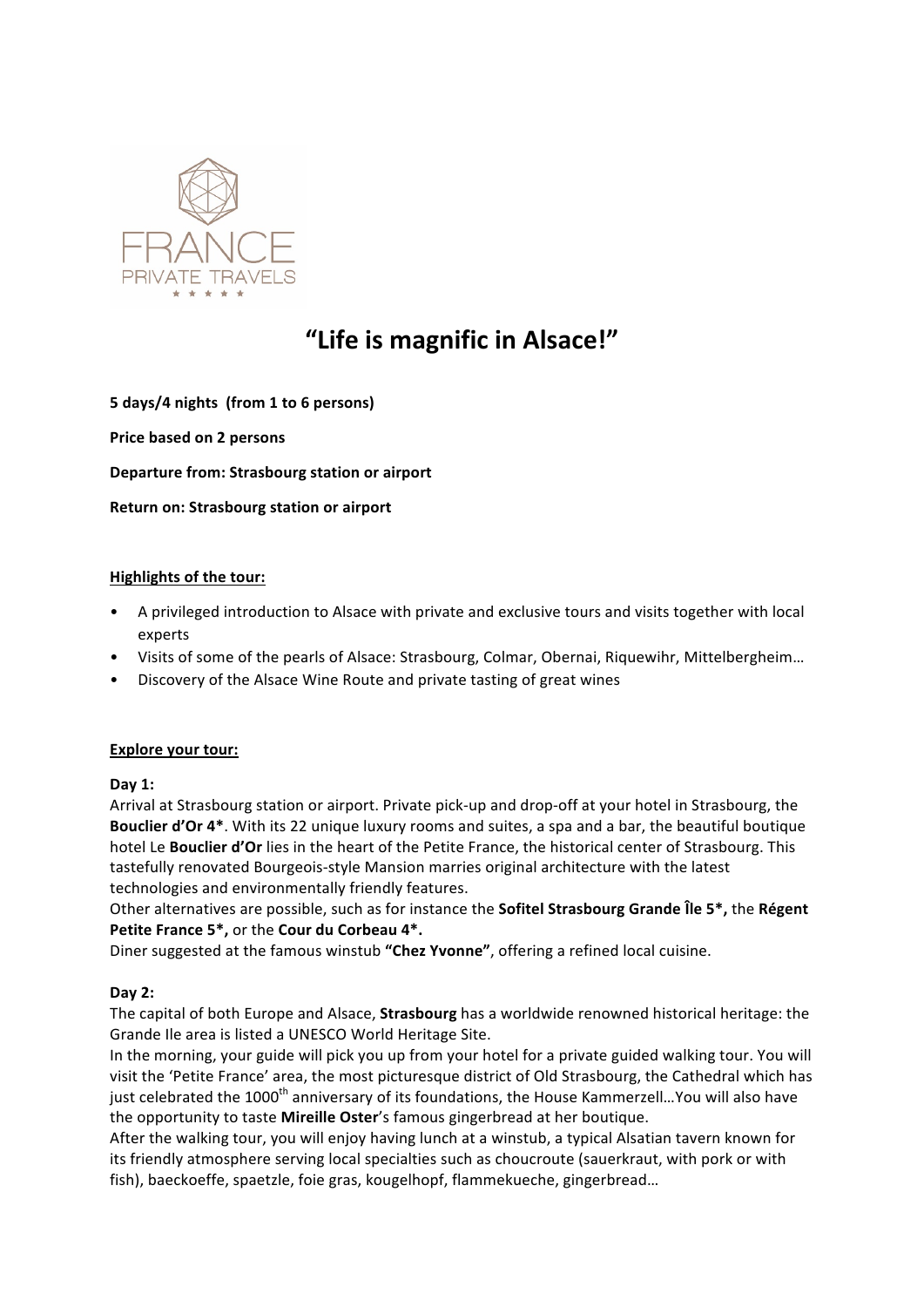

In the afternoon, you will tour on the Ill river on a boat, which is a great way to discover the halftimbered houses of the 'Petite France', the Imperial district, and the European Institutions. You will then have free time to visit some of the museums of Strasbourg such as for instance the Palais Rohan, the Alsatian Museum, the Historical Museum, the Oeuvre Notre Dame Museum, or the Museum of Modern and Contemporary Arts. You may also wish to visit the historical cellar at the Strasbourg Hospital, which is over 600 years old and which still holds wine from 1472! If you prefer, why not take advantage of the numerous exclusive shopping possibilities in Strasbourg: Louis Vuitton, Hermès, Lalique, Swarovski, Pierre Hermé, Galeries Lafayette, Hugo Boss, Cartier, **Baccarat, Pavillon Christofle**... Your guide will be happy to assist you finding the right places for you. Free time for dinner.

Accommodation at Le Bouclier d'Or 4\*or at the Sofitel Strasbourg Grande Île 5\*, the Régent Petite France 5<sup>\*</sup>, or the Cour du Corbeau 4<sup>\*</sup>.

### **Day 3:**

This morning, your private guide will pick you up in a comfortable car from your hotel in **Strasbourg** and drive you to the **Alsace Wine Route** for the rest of the day where you will marvel at the beauty and diversity of the landscape and will stroll through picturesque villages surrounded by vineyards where you can admire the traditional half-timbered houses and their balconies, overflowing with flowers. 

You will start with the visit of Obernai, a charming medieval town and then continue with a visit of the renowned **Spindler's** wood marquetry in **Boersch**, a famous symbol of arts & crafts in Alsace. Jean-Charles Spindler, the  $3^{rd}$  generation of this family of artists, will open the doors of his private little museum just for you.

In Mittelbergheim, a superb village with a characteristic Renaissance style architecture, ranked among the 'Most Beautiful Villages of France', you will do a wine-tasting at a reputed winery together with the owner who will guide you in his cellar dating from  $17<sup>th</sup>$  century. You will taste the Zotzenberg Sylvaner Grand Cru, the only Sylvaner Grand Cru in the world!

You will have a nice lunch at a typical and authentic restaurant on the **Wine Route**. Naturally, you will also visit **Colmar**, the Alsatian wine capital, where strolling is so enjoyable. You will discover the Little Venice area, and its historical and architectural heritage. You will also be able to visit the New Unterlinden Museum located in a former Dominican convent which hosts one of the most famous European art masterpieces from the Middle Ages, the **Isenheim Altarpiece** dating from

1512-1516.

Accommodation at Le Bouclier d'Or 4\*or at the Sofitel Strasbourg Grande Île 5<sup>\*</sup>, the Régent Petite France 5\*, the Cour du Corbeau 4\*, or alternatively on the Wine Route, for instance at the Maison des Têtes 5\* in Colmar, the Hôtel du Parc & Spa 4\* in Obernai or the Hostellerie des Châteaux & **Spa 4\*** in **Ottrott.**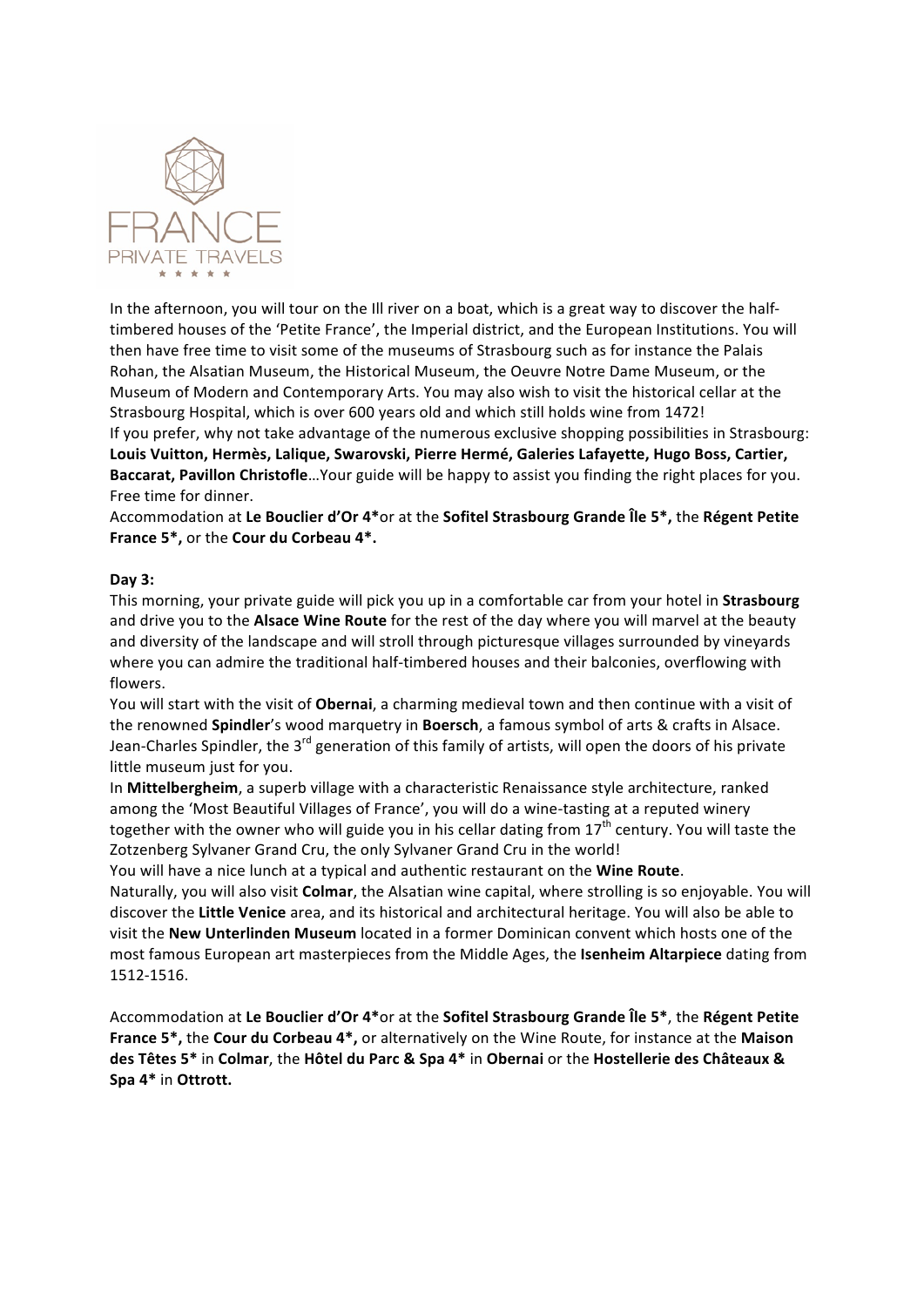

### **Day 4:**

This morning, your private guide will drive you to the **Haut-Koenigsbourg castle**. The castle is one of the symbols of the Alsatian heritage and a witness to the course of European history. A private guided tour will allow you to become more familiar with the castle architecture, the Middle-Ages and the early  $20<sup>th</sup>$  century restoration.

You will then have lunch at an authentic quality restaurant in Bergheim, a typical Alsatian village. You will also visit Riquewihr ranked among the 'Most Beautiful Villages of France', and end the day with an exclusive visit at a winery together with the owner. You will taste some of the wines which have made the reputation of the Alsace vineyard. The combination of a rich soil and generations of winemaking skills have made Alsace one of the world's premier wine regions. With 51 Grand Crus and seven types of grapes (Riesling, Gewurztraminer, Pinot Gris, Pinot Blanc, Pinot Noir, Sylvaner, Muscat), Alsatian wines are acclaimed the world over.

Accommodation at Le Bouclier d'Or 4\*or at the Sofitel Strasbourg Grande Île 5<sup>\*</sup>, the Régent Petite **France 5\*, the Cour du Corbeau 4\*, or alternatively on the Wine Route, for instance at the Maison** des Têtes 5\* in Colmar, the Hôtel du Parc & Spa 4\* in Obernai, or the Hostellerie des Châteaux & **Spa 4\*** in **Ottrott.**

### **Day 5:**

Your private driver will bring you to the Strasbourg station or to the airport. End of our services

# Add one or more options to this tour – ask it to your expert:

A culinary tour in Strasbourg: your passionate guide will bring you to carefully selected places where you will taste the finest specialties which have contributed to the gastronomic reputation of Alsace. You will taste for instance one of the best kougelhopfs in the region, a selection of Alsatian charcuteries & foie gras, exceptional cheese at a typical French fromagerie, the famous macarons, chocolates, and cakes from Pierre Hermé, a selection of French pastries accompanied by coffee and chocolates made by a renowned pastry chef...

Price: from € 80 per person

**Cooking class at a farm-inn:** 2 to 3 hour cooking class followed by lunch or dinner at a farm-inn located in the Vosges mountains. The restaurant can be fully privatized for you! Price: from € 150 per person